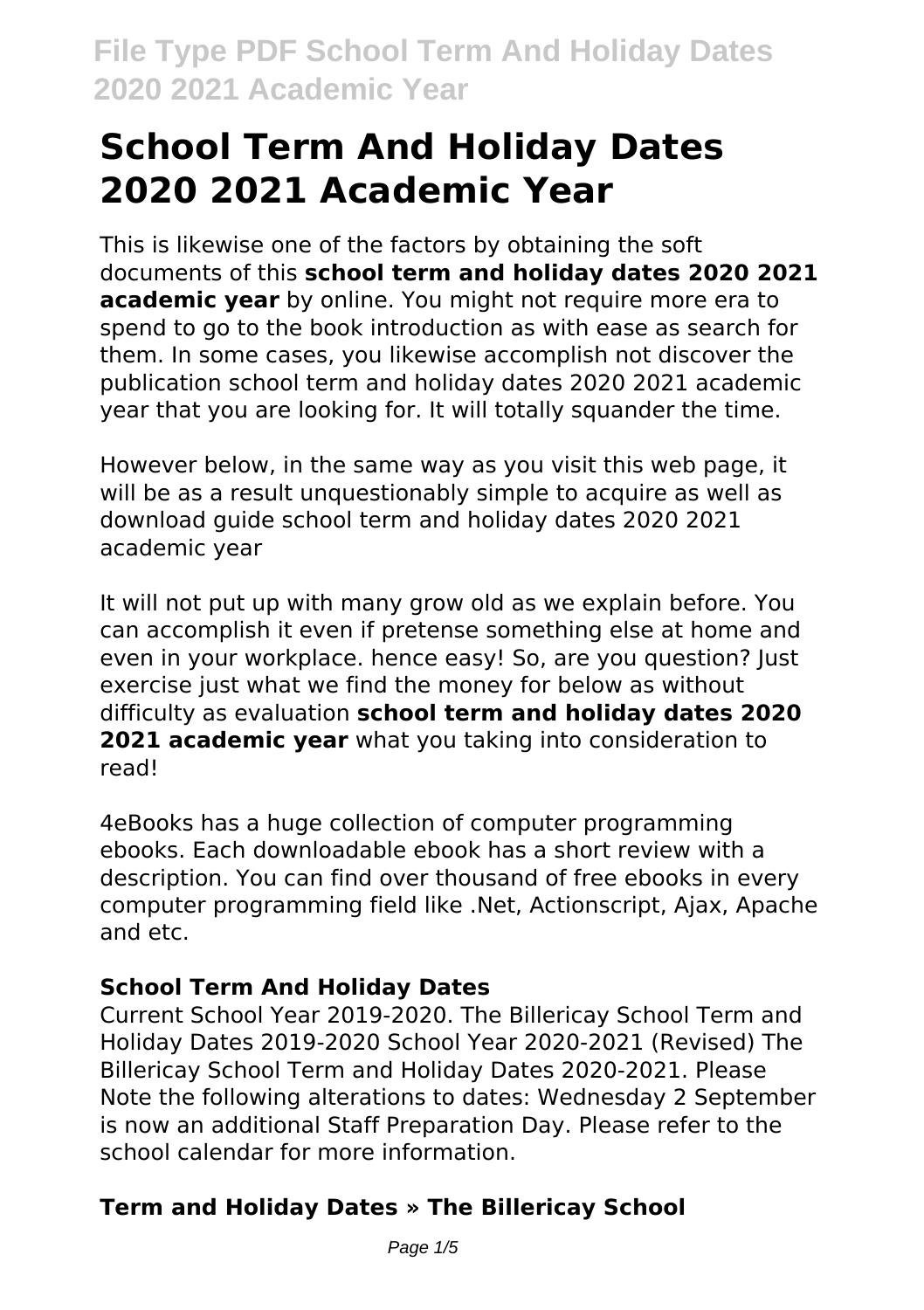The school calendar dates in the United States are determined by the respective school districts within each state. To view 2020 and 2021 school holiday dates for your state, please choose your state below.

#### **United States School Calendar 2020 and 2021 ...**

School term and holiday dates vary across the UK. Postcode lookup. Enter a postcode. For example SW1A 2AA Find. Find a postcode on Royal Mail's postcode finder. What you need to know.

#### **School term and holiday dates - GOV.UK**

School term: starts between Monday 27 January and Friday 7 February ends Friday 27 March

#### **2020 school terms and holidays | New Zealand Government**

Taking holidays in term time; Academic year 2020 to 2021. These dates are for community and voluntary controlled schools in Essex. Term dates for foundation and voluntary-aided schools and academies may be different. Check with your child's school for their term dates.

**School terms and holidays: Academic year 2020 to 2021 ...**

School Terms and Important Dates. ... \* The last day of the final school term for schools which will be used as venues for the GCE O Level written examinations will be Friday, 23 October 2020. ... 28 Jan, will be a school holiday. \*\*Monday, 25 May, will be a public holiday. \*\*\*Monday, 10 Aug, will be a public holiday. \*\*\*\*Monday, 16 Nov, will ...

## **School Terms and Important Dates - MOE**

School term dates The Department of Education sets the term and school holiday dates for all NSW public schools.. School development days occur at the beginning of Terms 1, 2 and 3 and the last two days of the school year. Check with your school, as schools may vary some of these dates. School speed zones operate on all notified school days, including school development days.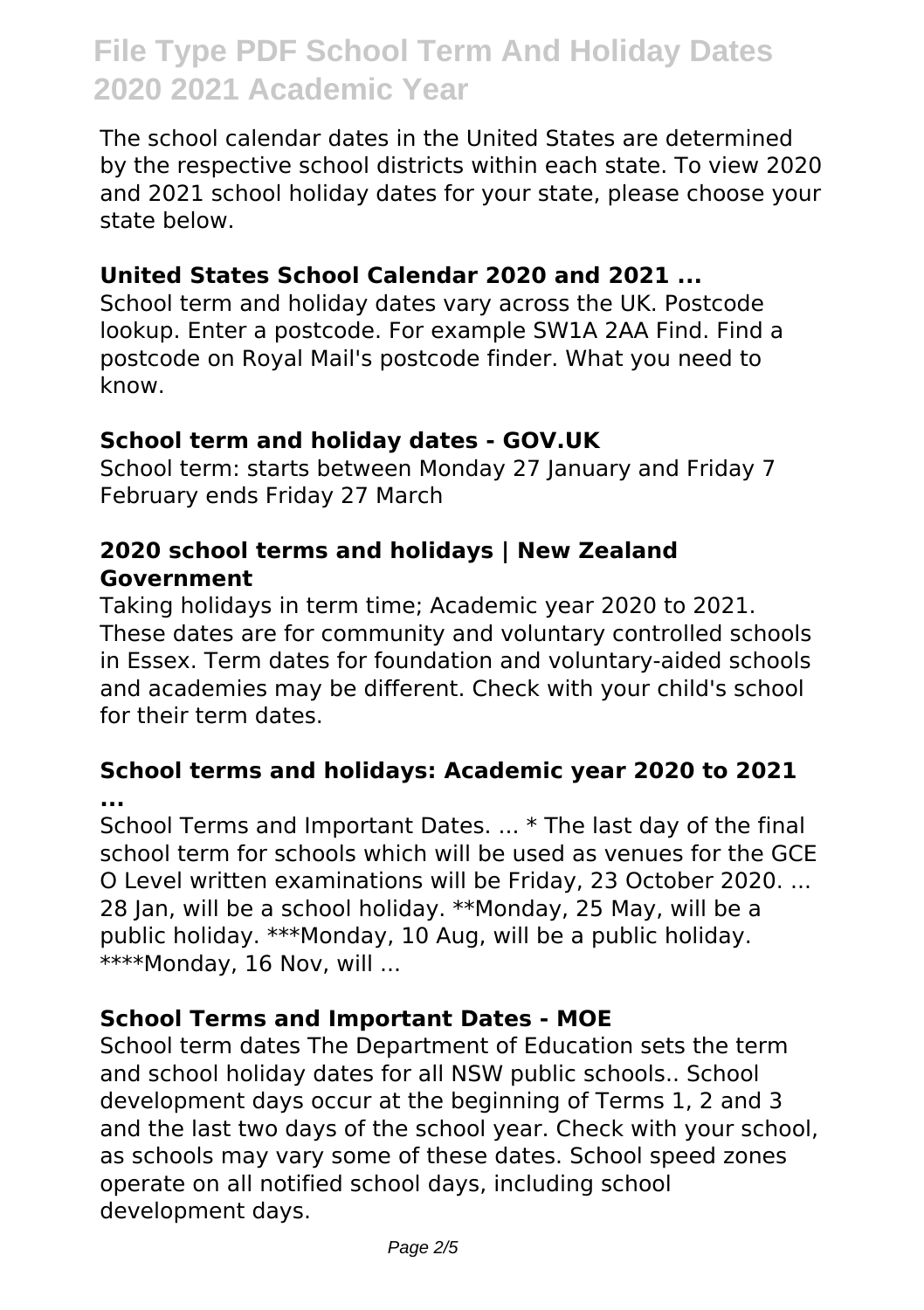### **School and public holidays | NSW Government**

The Queensland school year is broken up into four terms. In 2020, Term, Date, Length. Term 1, Term 2, Term 3, Term 4

#### **School holidays and term dates - Education**

Future school year (2020/21) Term 1. Teacher training - Monday 10 August and Tuesday 11 August 2020. First day - Wednesday 12 August 2020. Last day - Friday 9 October 2020. Autumn holiday - Monday...

#### **School term and holiday dates - Dumfries and Galloway**

Term 1: 27 January (school teachers start) to 24 March (as 25 March is public holiday) Term 2: 11 April to 24 June Term 3: 11 July to 16 September Term 4: 3 October to 20 December (Tuesday) 2015. Term 1: 28 January (school teachers start) to 27 March Term 2: 13 April to 26 June Term 3: 13 July to 18 September Term 4: 5 October to 18 December ...

#### **School term dates and holidays in Victoria**

Taking holidays in term time; Academic year 2019 to 2020 . These dates are for community and voluntary controlled schools in Essex. Term dates for foundation and voluntary-aided schools and academies may be different. Check with your child's school for their term dates.

#### **School terms and holidays: Academic year 2019 to 2020 ...**

School term and holiday dates. Page updated on: 08/07/2020. Coronavirus (COVID-19) Schools will re-open on June 29 until July 17 for pupils to check in, catch up and prepare for the summer and September. Further information for parents can be found on our Newsroom.

### **School term and holiday dates carmarthenshire.gov.wales**

While each jurisdiction follows the same four-term-per-year model, the start and end date of each term can vary by more than a week from state to state. A very popular school holiday period of the year for travel is the autumn break, which is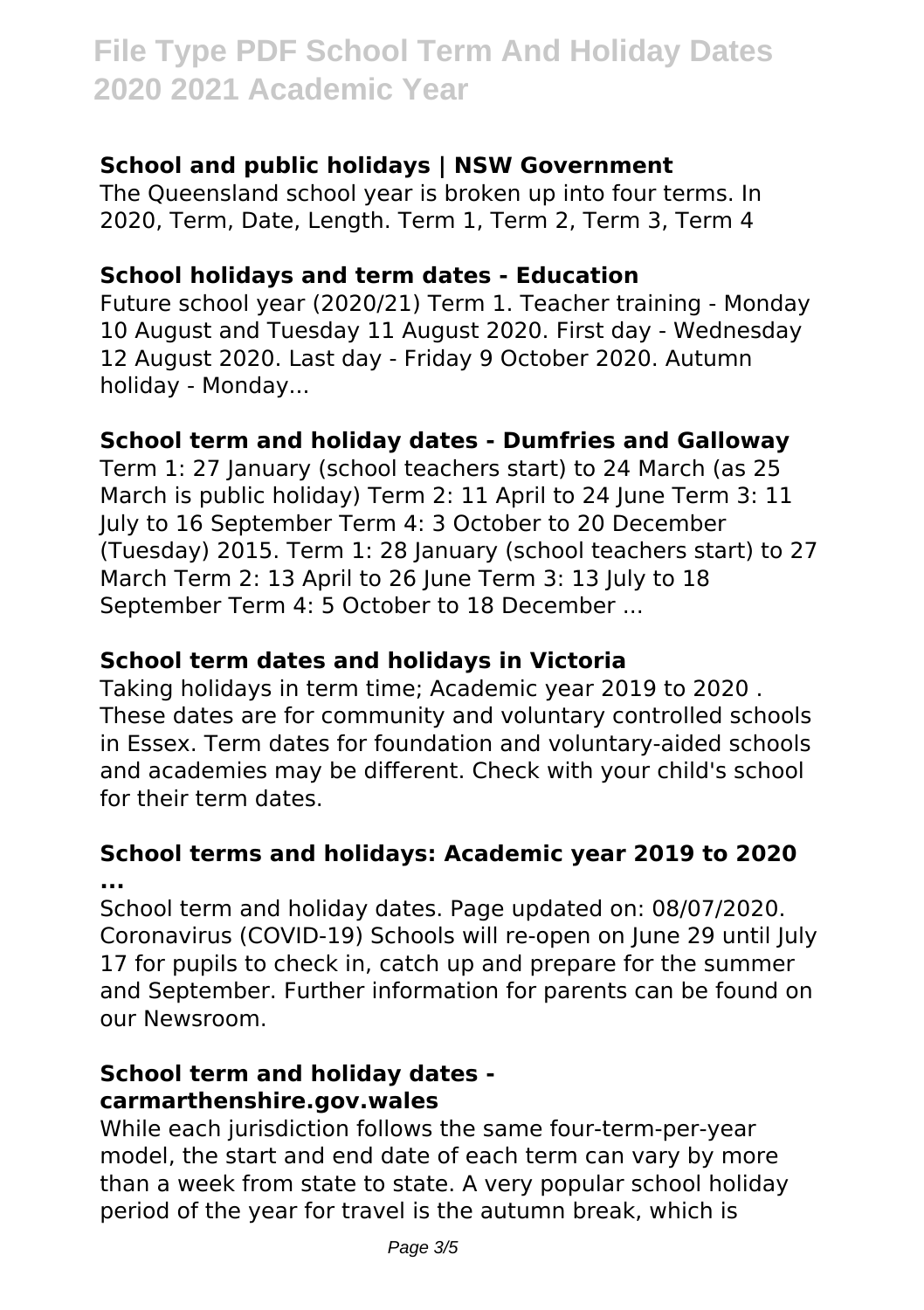between Term 1 and Term 2 and usually coincides with Easter.

## **Australia School Holidays 2020 and 2021 - PublicHolidays ...**

A Department term dates calendar can not be provided as each public school develops its own calendar. Please contact your school directly for more information about its specific dates, including school development days. Students start the school year on Monday 3 February 2020 and end the school year on Thursday 17 December 2020.

#### **Term dates - Department of Education**

Term 1 2020. Mon 3 Feb 2020 – Thu 9 Apr 2020 Students commence Tuesday 4 February 2020. Term 2 2020. Mon 27 Apr 2020 – Fri 3 Jul 2020. Term 3 2020. Mon 20 Jul 2020 – Fri 25 Sep 2020. Term 4 2020. Mon 12 Oct 2020 – Fri 18 Dec 2020. Go to top.

#### **School term dates | australia.gov.au**

We set the school term and holiday dates for all Derby community schools. Academies, foundation and voluntary-aided schools can have different dates. Teaching dates usually total 195 days each year. Schools decide when to take their five in service training days (inset days).

#### **Schools - terms and holiday dates | Derby City Council**

As it stands, this has not been confirmed. What are the school term dates for 2020? Term 5: Monday 20 April – Friday 22 May 2020. Half Term: Monday 25 May 2020 – Friday 29 May 2020 Term 6 ...

#### **UK school term dates and holidays: Full list for 2020 ...**

School term and holiday dates for 2019 to 2020. Individual school dates may vary so please also check your child's school website. School term dates. Spring 2020 Summer 2020 Autumn 2020 Spring 2021 In-service (INSET) training days. Spring 2020. School term: Monday 6 January to Friday 14 February 2020; Half term: Monday 17 February to Friday 21 ...